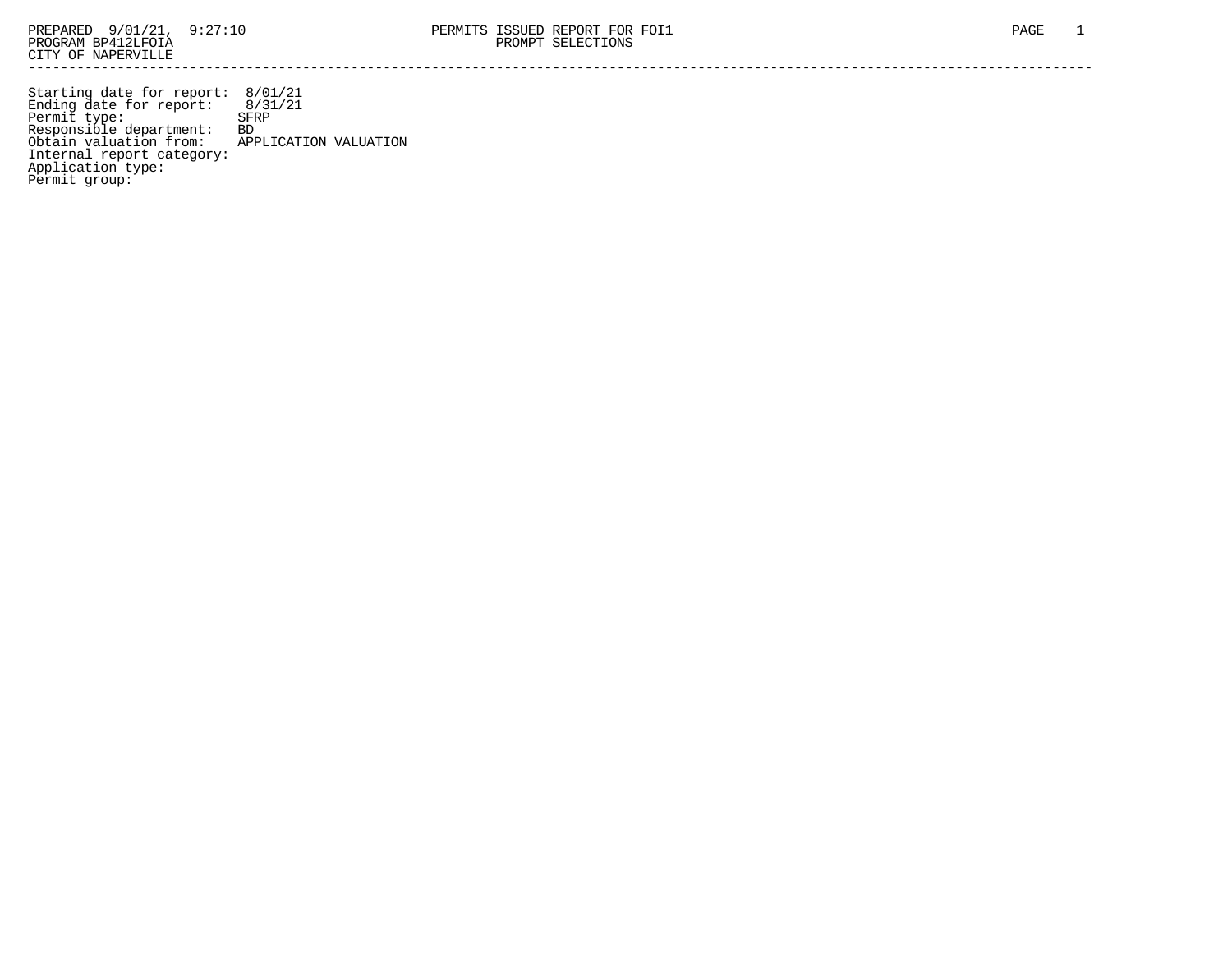## PREPARED 9/01/21, 9:27:10 PERMITS ISSUED REPORT PAGE 1 PROGRAM BP412LFOI1 8/01/21 THRU 8/31/21 CITY OF NAPERVILLE **Example 20** CITY OF NAPERVILLE CITY OF NAPERVILLE<br>
PERMIT TYPE - SFRP SINGLE FAMILY RESIDENCE PERMIT<br>
PERMIT TYPE - SFRP SINGLE FAMILY RESIDENCE PERMIT OBTAINED VALUATION FROM APPLICATION VALUATION

| APPLICATION APPLICATION TYPE AND DESCRIPTION<br>DATE VALUATION Parcel Number CONTRACTOR<br>Alternate ID Code Alternate ID Code Alternate ID Code Parcel Alternate ID Code                                                                                                                | Parcel Number                                                                                                         | PROPERTY OWNER/ |
|------------------------------------------------------------------------------------------------------------------------------------------------------------------------------------------------------------------------------------------------------------------------------------------|-----------------------------------------------------------------------------------------------------------------------|-----------------|
| 21-00001763 SFR SINGLE FAMILY RESIDENCE                                                                                                                                                                                                                                                  | 653 S SLEIGHT ST                                                                                                      |                 |
| $\begin{array}{cccccccc} - & & & & & 5/03/21 & & & 5625000 & & & & & \text{D}-08191150330000\text{N}50 & -100 & & & & \text{AUTUMN HOMES INC} \\ \text{Contractor} & #: & 630-983-6220 & & & & & & \text{D}-08191150330000\text{N}50 & -100 & & & & \text{AUTUMN HOMES INC} \end{array}$ |                                                                                                                       |                 |
| STRUCTURE - 000 000 SFR<br>PERMIT TYPE - SFRP 00 SINGLE FAMILY RESIDENCE PERMIT 8/03/21                                                                                                                                                                                                  | ISSUE DATE SUBCONTRACTOR(S)                                                                                           |                 |
| 21-00001853 SFR SINGLE FAMILY RESIDENCE<br>2447 SHARON CT                                                                                                                                                                                                                                |                                                                                                                       |                 |
| ----------- 5/05/21    \$653000    \$653000    \$653000    \$653000    \$653000    \$653000    \$653000    \$653000<br>Contractor #: 630-428-4800                                                                                                                                        |                                                                                                                       |                 |
| STRUCTURE - 000 000 SFR<br>PERMIT TYPE -       SFRP 00 SINGLE FAMILY RESIDENCE PERMIT       8/24/21                                                                                                                                                                                      | $\begin{array}{ll}\n \text{ISSUE} & \text{DATE} \\  \text{O}(24/21) & \text{SUBCONTRACTOR} \text{ (S)}\n \end{array}$ |                 |
| 21-00002469 SFR SINGLE FAMILY RESIDENCE THE SERIES OF SPARKWAY DR                                                                                                                                                                                                                        |                                                                                                                       |                 |
|                                                                                                                                                                                                                                                                                          |                                                                                                                       |                 |
| STRUCTURE - 000 000 SFR<br>PERMIT TYPE - SFRP 00 SINGLE FAMILY RESIDENCE PERMIT 8/10/21                                                                                                                                                                                                  | ISSUE DATE SUBCONTRACTOR(S)                                                                                           |                 |
| 21-00002561 SFR SINGLE FAMILY RESIDENCE THE SERIES OF THE SERIES OF REMWOOD DR                                                                                                                                                                                                           |                                                                                                                       |                 |
| $--------$ 6/08/21 \$625000<br>Contractor #: 630-983-6220                                                                                                                                                                                                                                | D-07252090160000N679 -129 AUTUMN HOMES INC                                                                            |                 |
| ISSUE DATE SUBCONTRACTOR(S)<br>STRUCTURE - 000 000 SFR<br>PERMIT TYPE - SFRP 00 SINGLE FAMILY RESIDENCE PERMIT 8/19/21                                                                                                                                                                   |                                                                                                                       |                 |
| 3923 CALIENTE CR<br>21-00002602 SFR SINGLE FAMILY RESIDENCE                                                                                                                                                                                                                              |                                                                                                                       |                 |
| $--------$ 6/09/21<br>Contractor #: 630-226-0460                                                                                                                                                                                                                                         |                                                                                                                       |                 |
| STRUCTURE - 000 000 SFR<br>PERMIT TYPE - SFRP 00 SINGLE FAMILY RESIDENCE PERMIT 8/23/21                                                                                                                                                                                                  | ISSUE DATE SUBCONTRACTOR(S)                                                                                           |                 |
| 21-00002730 SFR SINGLE FAMILY RESIDENCE                                                                                                                                                                                                                                                  | 823 S WRIGHT ST                                                                                                       |                 |
| \$900000<br>6/16/21                                                                                                                                                                                                                                                                      | D-08193050140000N51 -115 M HOUSE                                                                                      |                 |

Contractor #: 630-748-9242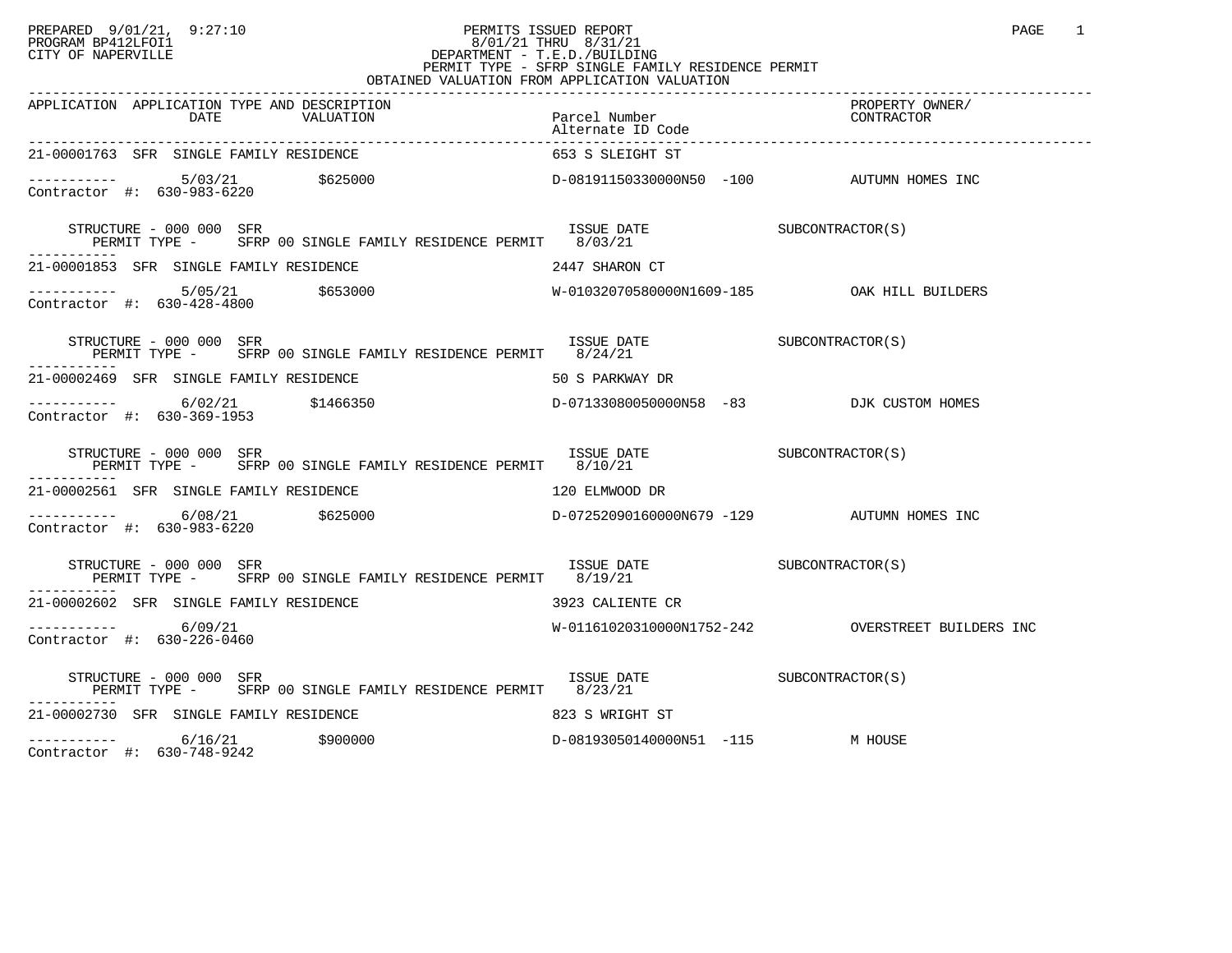## PREPARED 9/01/21, 9:27:10 PERMITS ISSUED REPORT PAGE 2 PROGRAM BP412LFOI1 8/01/21 THRU 8/31/21 CITY OF NAPERVILLE **Example 20** CITY OF NAPERVILLE PERMIT TYPE - SFRP SINGLE FAMILY RESIDENCE PERMIT

| OBTAINED VALUATION FROM APPLICATION VALUATION                                                                                                                                                                                                                                                                                                                                                                      |                    |                               |  |  |
|--------------------------------------------------------------------------------------------------------------------------------------------------------------------------------------------------------------------------------------------------------------------------------------------------------------------------------------------------------------------------------------------------------------------|--------------------|-------------------------------|--|--|
| APPLICATION APPLICATION TYPE AND DESCRIPTION                                                                                                                                                                                                                                                                                                                                                                       |                    | PROPERTY OWNER/<br>CONTRACTOR |  |  |
| 21-00002730 (CONTINUED)                                                                                                                                                                                                                                                                                                                                                                                            |                    |                               |  |  |
|                                                                                                                                                                                                                                                                                                                                                                                                                    |                    |                               |  |  |
| 21-00002732 SFR SINGLE FAMILY RESIDENCE                                                                                                                                                                                                                                                                                                                                                                            | 536 SPRUCE DR      |                               |  |  |
| $\begin{array}{cccccccc} - & & & & & 6/16/21 & & & 5625000 & & & & & \text{D}-072521000600000183 & -129 & & & & \text{AUTUMN HOMES INC} \end{array}$                                                                                                                                                                                                                                                               |                    |                               |  |  |
| $\begin{tabular}{lllllll} \texttt{STRUCTURE} & - & 000 & 000 & SFR & & & & & & & & \\ \texttt{STRUCTURE} & - & SFRP & 00 & SINGLE FAMILY RESIDENCE PERMIT & 8/18/21 & & & & & & & & \\ \texttt{PERMIT TYPE} & - & SFRP & 00 & SINGLE FAMILY RESIDENCE PERMIT & 8/18/21 & & & & & \\ \end{tabular}$                                                                                                                 |                    |                               |  |  |
| 21-00003119 SFR SINGLE FAMILY RESIDENCE                                                                                                                                                                                                                                                                                                                                                                            | 3635 GOLD CUP LN   |                               |  |  |
| $\begin{array}{cccccccc} - & & & & & & \mbox{~~} & & & \mbox{~~} & & \mbox{~~} & & \mbox{~~} & \mbox{~~} & \mbox{~~} & \mbox{~~} & \mbox{~~} & \mbox{~~} & \mbox{~~} & \mbox{~~} & \mbox{~~} & \mbox{~~} & \mbox{~~} & \mbox{~~} & \mbox{~~} & \mbox{~~} & \mbox{~~} & \mbox{~~} & \mbox{~~} & \mbox{~~} & \mbox{~~} & \mbox{~~} & \mbox{~~} & \mbox{~~} & \mbox{~~} & \mbox{~~} & \mbox{~~} & \mbox{~~$           |                    |                               |  |  |
| $\begin{array}{cccc} \texttt{STRUCTURE} & - & 000 & 000 & \texttt{SFR} \\ \texttt{PERMIT TYPE} & - & \texttt{SFRP} & 00 & \texttt{SINGLE FAMILY RESIDENCE PERMIT} & 8/04/21 & \texttt{RARY ROOFING} \end{array}$                                                                                                                                                                                                   |                    |                               |  |  |
| 21-00003134 SFR SINGLE FAMILY RESIDENCE                                                                                                                                                                                                                                                                                                                                                                            | 3667 GOLD CUP LN   |                               |  |  |
|                                                                                                                                                                                                                                                                                                                                                                                                                    |                    |                               |  |  |
| $\begin{array}{cccc} \texttt{STRUCTURE} & - & 000 & 000 & \texttt{SFR} \\ \texttt{PERMIT} & \texttt{TYPE} & - & \texttt{SFRP} & 00 & \texttt{SINGLE FAMILY RESIDENCE PERMIT} & 8/04/21 & \texttt{RASY ROOFING} \end{array}$                                                                                                                                                                                        |                    |                               |  |  |
| 21-00003272 SFR SINGLE FAMILY RESIDENCE                                                                                                                                                                                                                                                                                                                                                                            | 3644 AMBROSIA DR   |                               |  |  |
| $\begin{array}{cccccccc} - & & & & & & \mbox{~~} & & & \mbox{~~} & & \mbox{~~} & & \mbox{~~} & \mbox{~~} & \mbox{~~} & \mbox{~~} & \mbox{~~} & \mbox{~~} & \mbox{~~} & \mbox{~~} & \mbox{~~} & \mbox{~~} & \mbox{~~} & \mbox{~~} & \mbox{~~} & \mbox{~~} & \mbox{~~} & \mbox{~~} & \mbox{~~} & \mbox{~~} & \mbox{~~} & \mbox{~~} & \mbox{~~} & \mbox{~~} & \mbox{~~} & \mbox{~~} & \mbox{~~} & \mbox{~~$           |                    |                               |  |  |
| $\begin{array}{cccc} \texttt{STRUCTURE} & - & 000 & 000 & \texttt{SFR} \\ \texttt{PERMIT} & \texttt{TYPE} & - & \texttt{SFRP} & 00 & \texttt{SINGLE FAMILY} & \texttt{RESIDENCE PERMIT} & 8/09/21 & \texttt{RABY ROOFING} \end{array}$                                                                                                                                                                             |                    |                               |  |  |
| 21-00003273 SFR SINGLE FAMILY RESIDENCE                                                                                                                                                                                                                                                                                                                                                                            | 3787 OUICK FIRE DR |                               |  |  |
| $\begin{tabular}{lcccccc} \texttt{-----} & & & & & & & \\ \texttt{11111} & & & & & & \\ \texttt{1211} & & & & & & \\ \texttt{1312} & & & & & & \\ \texttt{14131} & & & & & & \\ \texttt{15131} & & & & & & \\ \texttt{16111} & & & & & & \\ \texttt{17141} & & & & & & \\ \texttt{1817} & & & & & & \\ \texttt{195000} & & & & & & \\ \texttt{195000} & & & & & & \\ \texttt{10111} & & & & & & \\ \texttt{10111}$ |                    |                               |  |  |
| RUCTURE – 000 000 SFR<br>PERMIT TYPE – SFRP 00 SINGLE FAMILY RESIDENCE PERMIT 8/09/21 – RABY ROOFING<br>STRUCTURE - 000 000 SFR                                                                                                                                                                                                                                                                                    |                    |                               |  |  |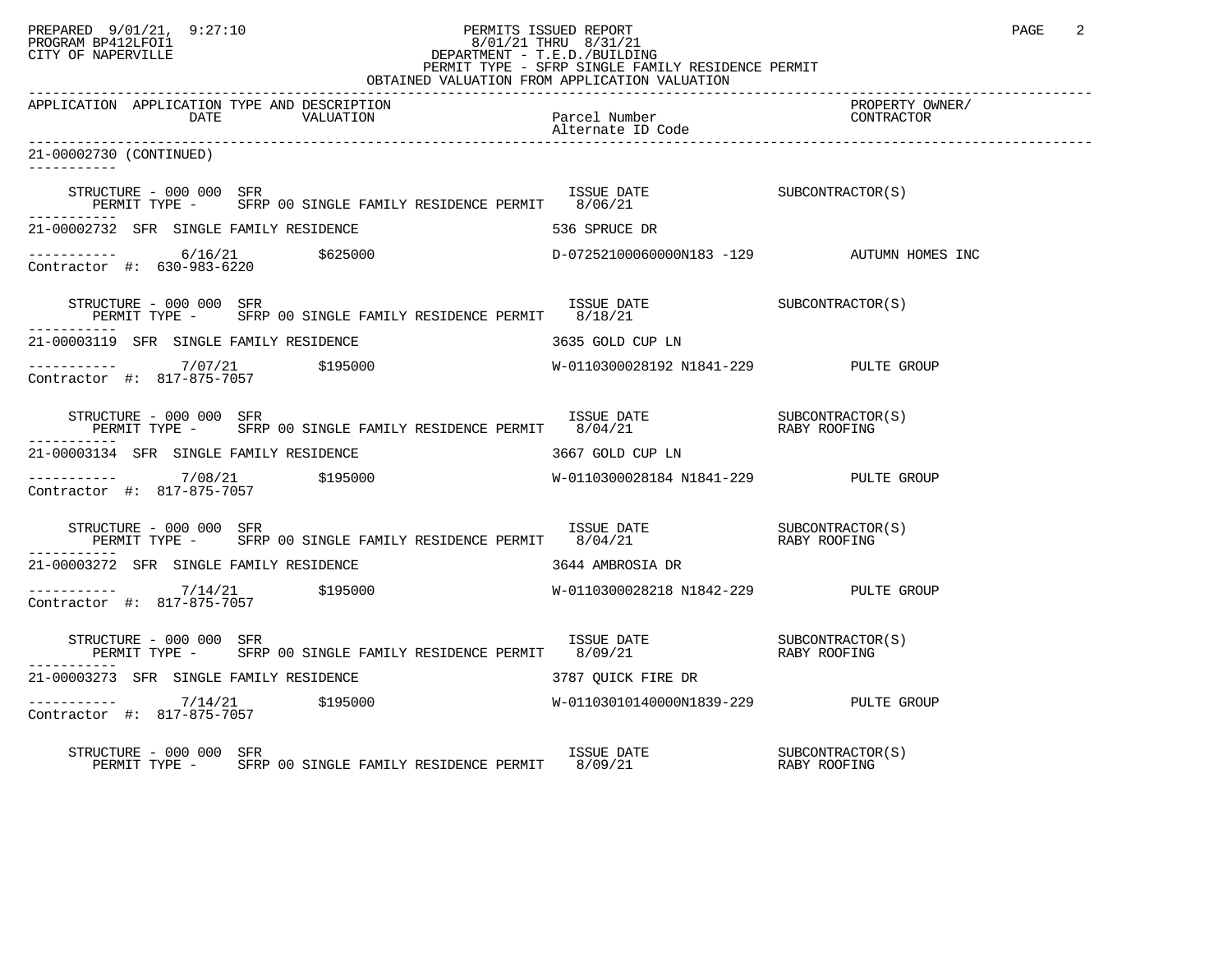## PREPARED 9/01/21, 9:27:10 PERMITS ISSUED REPORT PAGE 3 PROGRAM BP412LFOI1 8/01/21 THRU 8/31/21 CITY OF NAPERVILLE **Example 20** CITY OF NAPERVILLE CITY OF NAPERVILLE<br>
PERMIT TYPE - SFRP SINGLE FAMILY RESIDENCE PERMIT<br>
PERMIT TYPE - SFRP SINGLE FAMILY RESIDENCE PERMIT OBTAINED VALUATION FROM APPLICATION VALUATION

| APPLICATION APPLICATION TYPE AND DESCRIPTION                                                                                                                                                                                                                                                                                                                                                            |                                       |  |
|---------------------------------------------------------------------------------------------------------------------------------------------------------------------------------------------------------------------------------------------------------------------------------------------------------------------------------------------------------------------------------------------------------|---------------------------------------|--|
| 21-00003294 SFR SINGLE FAMILY RESIDENCE                                                                                                                                                                                                                                                                                                                                                                 | 4283 LACEBARK LN                      |  |
| ----------- 7/15/21 \$800000 \$800000 W-01174140090000N1711-256 KINGS COURT BUILDERS, INC<br>Contractor #: 630-369-4150                                                                                                                                                                                                                                                                                 |                                       |  |
|                                                                                                                                                                                                                                                                                                                                                                                                         |                                       |  |
| 21-00003408 SFR SINGLE FAMILY RESIDENCE THE SERIES OF 2939 LANCELOT LN                                                                                                                                                                                                                                                                                                                                  |                                       |  |
| $\begin{array}{cccccccc} - & & & & & \mbox{--} & & \mbox{--} & & \mbox{--} & \mbox{--} & \mbox{--} & \mbox{--} & \mbox{--} & \mbox{--} & \mbox{--} & \mbox{--} & \mbox{--} & \mbox{--} & \mbox{--} & \mbox{--} & \mbox{--} & \mbox{--} & \mbox{--} & \mbox{--} & \mbox{--} & \mbox{--} & \mbox{--} & \mbox{--} & \mbox{--} & \mbox{--} & \mbox{--} & \mbox{--} & \mbox{--} & \mbox{--} & \mbox{--} & \$ |                                       |  |
| STRUCTURE – 000 000 SFR<br>PERMIT TYPE – SFRP 00 SINGLE FAMILY RESIDENCE PERMIT 8/09/21 – RABY ROOFING                                                                                                                                                                                                                                                                                                  |                                       |  |
| 21-00003409 SFR SINGLE FAMILY RESIDENCE                                                                                                                                                                                                                                                                                                                                                                 | 2931 LANCELOT LN                      |  |
|                                                                                                                                                                                                                                                                                                                                                                                                         |                                       |  |
| $\begin{array}{cccccc} \texttt{STRUCTURE} & - & 000 & 000 & \texttt{SFR} & & & \\ \texttt{PERMIT} & \texttt{TPRE} & - & \texttt{SFRP} & 00 & \texttt{SINGLE FAMILY} & \texttt{RESIDENCE PERMIT} & 8/09/21 & & & \\ \texttt{PERMIT} & \texttt{TPRE} & - & \texttt{SFRP} & 00 & \texttt{SINGLE FAMILY} & \texttt{RESIDENCE PERMIT} & 8/09/21 & & & \\ \end{array}$<br>STRUCTURE - 000 000 SFR             |                                       |  |
| 21-00003410 SFR SINGLE FAMILY RESIDENCE THE SERIES OF 3628 LIME LIGHT DR                                                                                                                                                                                                                                                                                                                                |                                       |  |
|                                                                                                                                                                                                                                                                                                                                                                                                         |                                       |  |
| $\begin{tabular}{lllllll} \texttt{STRUCTURE} & - & 000 & 000 & SFR & \\ & & \texttt{SNE} & \texttt{DATE} & \\ & & \texttt{PERMIT} & \texttt{TYPE} & \\ & & & \texttt{RARY ROOFING} \end{tabular}$                                                                                                                                                                                                       |                                       |  |
| 21-00003411 SFR SINGLE FAMILY RESIDENCE THE STATE STATE 3659 AMBROSIA DR                                                                                                                                                                                                                                                                                                                                |                                       |  |
|                                                                                                                                                                                                                                                                                                                                                                                                         |                                       |  |
| STRUCTURE – 000 000 SFR<br>PERMIT TYPE – SFRP 00 SINGLE FAMILY RESIDENCE PERMIT 8/17/21 – RABY ROOFING                                                                                                                                                                                                                                                                                                  |                                       |  |
| 21-00003412 SFR SINGLE FAMILY RESIDENCE THE SERIES RESIDENCE 3679 AMBROSIA DR                                                                                                                                                                                                                                                                                                                           |                                       |  |
| ----------- 7/22/21 \$195000<br>Contractor #: 817-875-7057                                                                                                                                                                                                                                                                                                                                              | W-0110300028240 N1842-229 PULTE GROUP |  |